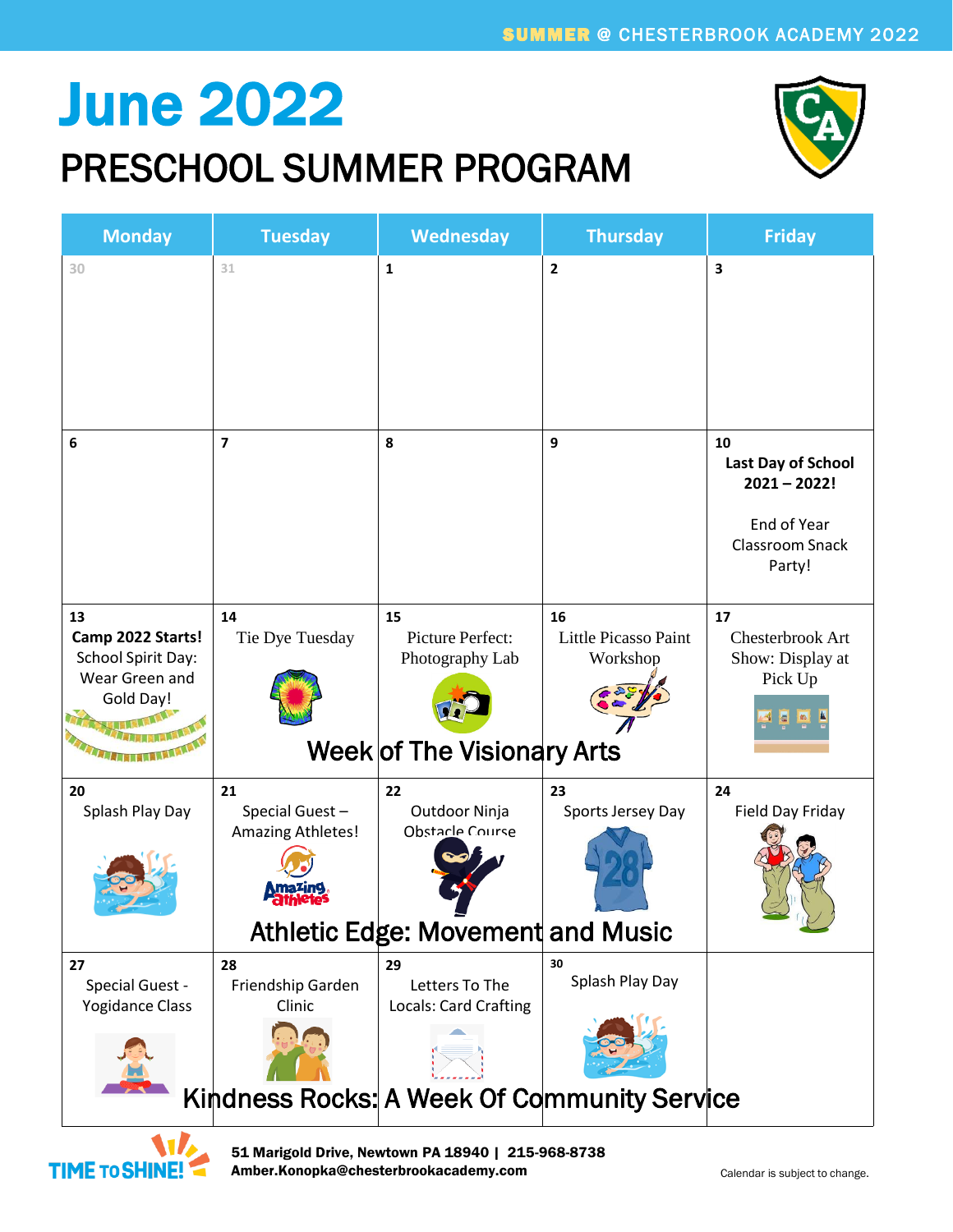### July 2022 PRESCHOOL SUMMER PROGRAM



| <b>Monday</b>                                                           | <b>Tuesday</b>                                                                                | <b>Wednesday</b>                                                      | <b>Thursday</b>                                                                     | <b>Friday</b>                                                      |
|-------------------------------------------------------------------------|-----------------------------------------------------------------------------------------------|-----------------------------------------------------------------------|-------------------------------------------------------------------------------------|--------------------------------------------------------------------|
| 27                                                                      | 28                                                                                            | 29                                                                    | 30                                                                                  | $\mathbf{1}$<br><b>Fill Your Bucket</b><br>Friday                  |
| 4<br><b>Tasty Trail Mix</b><br>Monday<br><b>TRAIL MIX</b>               | 5<br><b>Chesterbrook Bake</b><br>Sale Begins                                                  | 6<br>Workout Wednesday<br>Special Guest -<br><b>Amazing Athletes!</b> | $\overline{ }$<br>Splash Play Day<br><b>Fireless Cooking: Numeric and Nutrition</b> | 8<br><b>Chesterbrook Bake</b><br>Sale Ends<br>Frozen Yogurt Friday |
| 11<br>Mix It Up Monday:<br><b>Color Mixing Lab</b>                      | 12<br>Color Bubble Lab<br><b>Color Wars: A Week Of Friendly Competition</b>                   | 13<br>Splash Play Day                                                 | 14<br><b>Outdoor Paint Party</b>                                                    | 15<br><b>Classroom Olympics:</b><br>Minute to Win It<br>Game Day   |
| 18<br>Fly Me To The<br>Moon Monday: A<br>Day of Space<br><b>Studies</b> | 19<br>Recycled Robots:<br><b>Crafting Lab</b><br><b>Blowing Off STEAM: Wacky Science Week</b> | 20<br>Weather<br>Wednesday:<br><b>Experiment Day</b>                  | 21<br>Special Guest-<br>Geza the Science<br>Guy                                     | 22<br>Splash Play Day                                              |
| 25<br><b>Minion Movie</b><br>Monday                                     | 26<br>Splash Play Day                                                                         | 27<br>Scavenger Hunt Day<br>Figure It Out: Analytic Play              | 28<br>Puzzle Making Lab                                                             | 29<br>Special Visitor:<br>Judy Tudy the Clown                      |



51 Marigold Drive, Newtown PA 18940 | 215-968-8738 Amber.Konopka@chesterbrookacademy.com